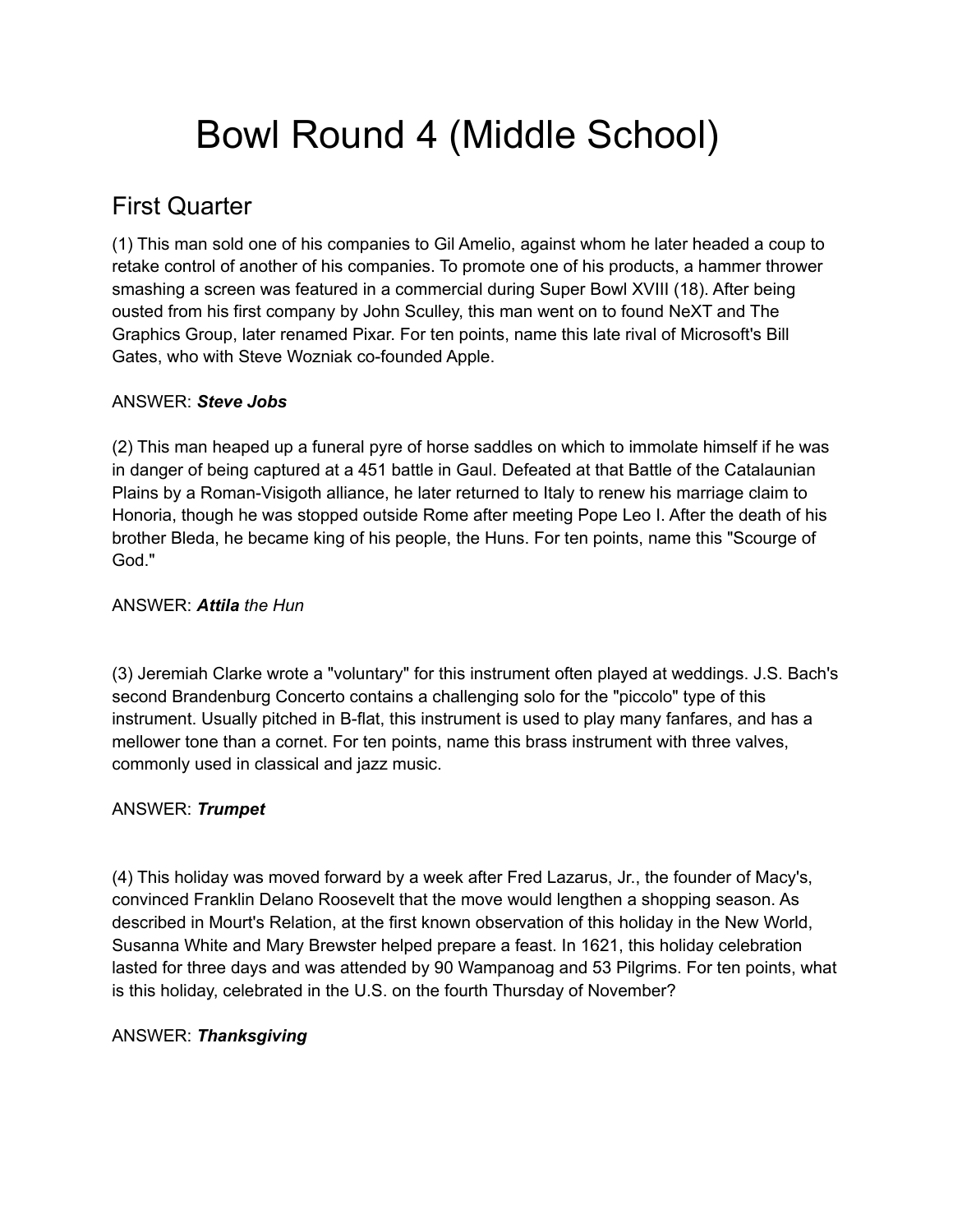(5) This ethnic group's Borjigin clan employed Al-aud-Din to construct counterweighted trebuchets during a conquest that unseated the child-emperor Zhao Bing. This group destroyed the Jin under the leadership of Ogedei, and established their own dynasty after defeating the Song. For ten points, name this Asian civilization that established China's Yuan dynasty under the leadership of Kublai, the grandson of Genghis Khan.

#### ANSWER: *Mongols*

(6) A solid form of this good created in 1875 was sometimes named "Gala Peter" in honor of Daniel Peter, the first to successfully combine its ingredients. A plant to produce this good was built in a town once known as Derry Church in Pennsylvania. A version of this good including peanuts was developed in 1930 by Franklin Mars. The founder of a company that sells this good invested capital from his earlier Lancaster Caramel Company. That man's namesake company introduced "Kisses" in 1907. For ten points, name this good sold since 1894 by Hershey's.

#### ANSWER: *Milk chocolate*

(7) This entity publishes a report informally known as the Beige Book and was formed partly as a result of the chaos caused by the Panic of 1907. This institution made massive purchases of T-bills and mortgage-backed securities after the 2008 real estate crisis as part of its program of quantitative easing. This institution's Open Market Committee controls monetary policy by targeting the federal funds rate. For ten points, name this central banking system of the United States whose 16th chair person is Jay Powell.

# ANSWER: *Federal Reserve System* (accept "The Fed")

(8) Braxton Bragg won the first major battle in this state against William Rosecrans at Chickamauga, but a strategic setback for the Confederates at Kennesaw Mountain left the path to this state's capital open. Namesake "neckties" were used frequently in this state as part of a certain general's "scorched earth" policy. For ten points, name this state where Sherman's March to the Sea left a path of devastation to Savannah from its capital, Atlanta.

ANSWER: *Georgia*

Second Quarter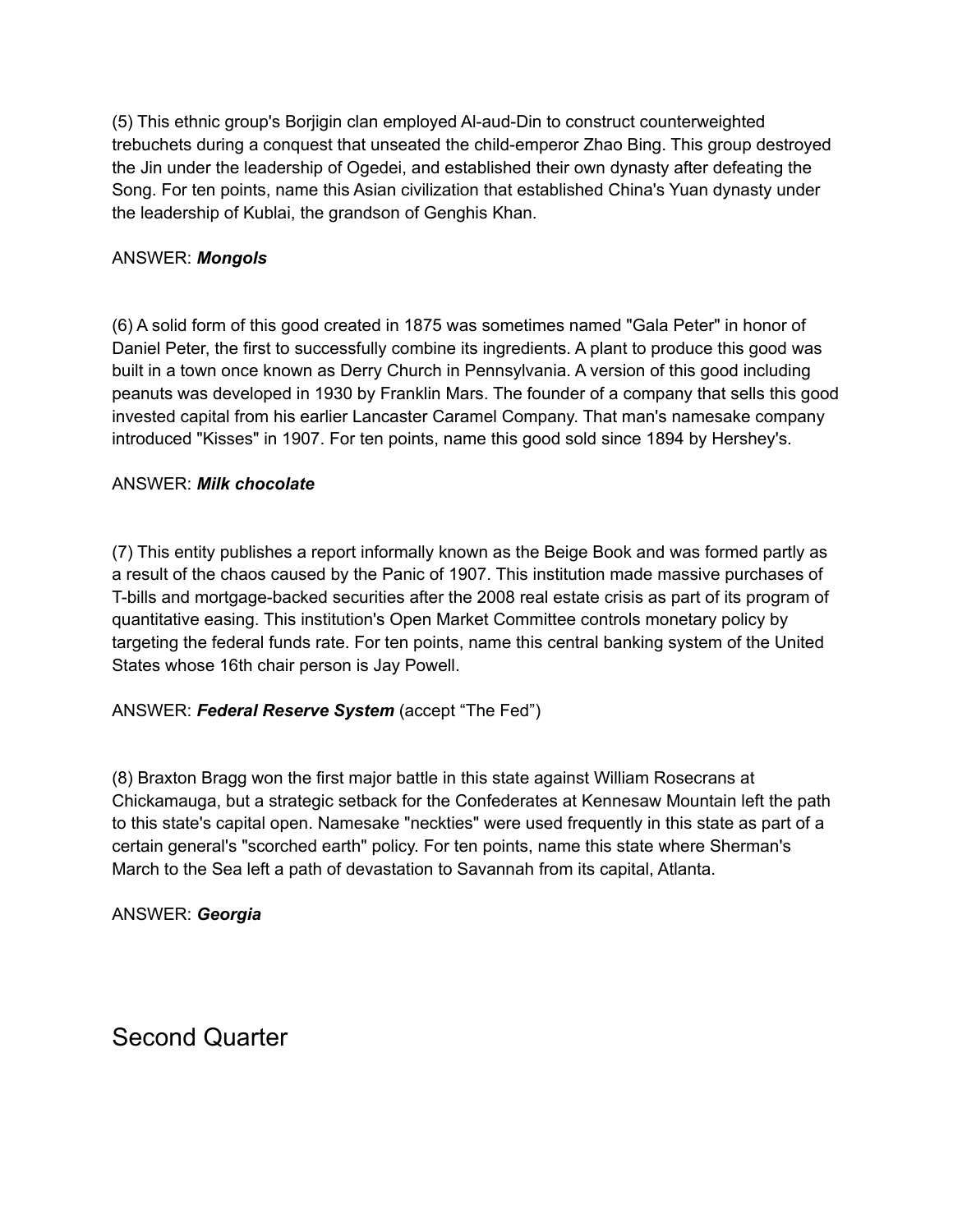(1) Facilities operated by this institution invented the first crash test dummies and seat belts. Nobel Laureate alumni of this institution include Pearl S. Buck and Toni Morrison. This institution is named for an associate of Samuel Morse who developed a method to lay telegraph lines and founded Western Union. In terms of enrollment, this Ithaca university is the largest in the Ivy League. For ten points, Columbia and what other university form the two Ivies in the state of New York?

# ANSWER: *Cornell University*

BONUS: Cornell University established the first American medical school outside of the U.S. in 2004 with the Weill Cornell Medical College in Education City near Doha in this country on the northeast coast of the Arabian Peninsula.

# ANSWER: *Qatar*

(2) This man was stabbed to death after he had used the nickname "Priapus" to mock Cassius Chaerea. After abandoning his invasion of Britain, this man allegedly ordered his troops to collect seashells on the shores of Gaul as "spoils of the sea." While traveling as a child with his father Germanicus, this emperor, whose birth name was Gaius, gained the nickname "little boot." For ten points, name this Roman emperor who succeeded Tiberius and allegedly made his horse a consul.

# ANSWER: *Caligula* (accept Gaius before it is mentioned)

BONUS: Caligula was only 28 years old when he was assassinated by this elite Roman army unit, the personal bodyguards of the Emperor.

# ANSWER: *Praetorian Guard*

(3) A ship from this country disappeared after fighting the German cruiser Kormoran some 180 miles southwest of Carnarvon in World War Two. This country's forces fought the Japanese in Papua New Guinea, a country only 200 miles north of this nation's mainland, and this country was the target of the Japanese raid on Darwin. For ten points, name this Commonwealth nation which operated the aircraft carrier HMAS Melbourne and lost the heavy cruiser HMAS Sydney.

# ANSWER: *Commonwealth of Australia*

BONUS: Extending more than 1200 miles along the northeast coast of Australia is the world's largest single structure composed of living organisms that has been seriously affected by a warming ocean and bleaching in recent years.

# ANSWER: *Great Barrier Reef*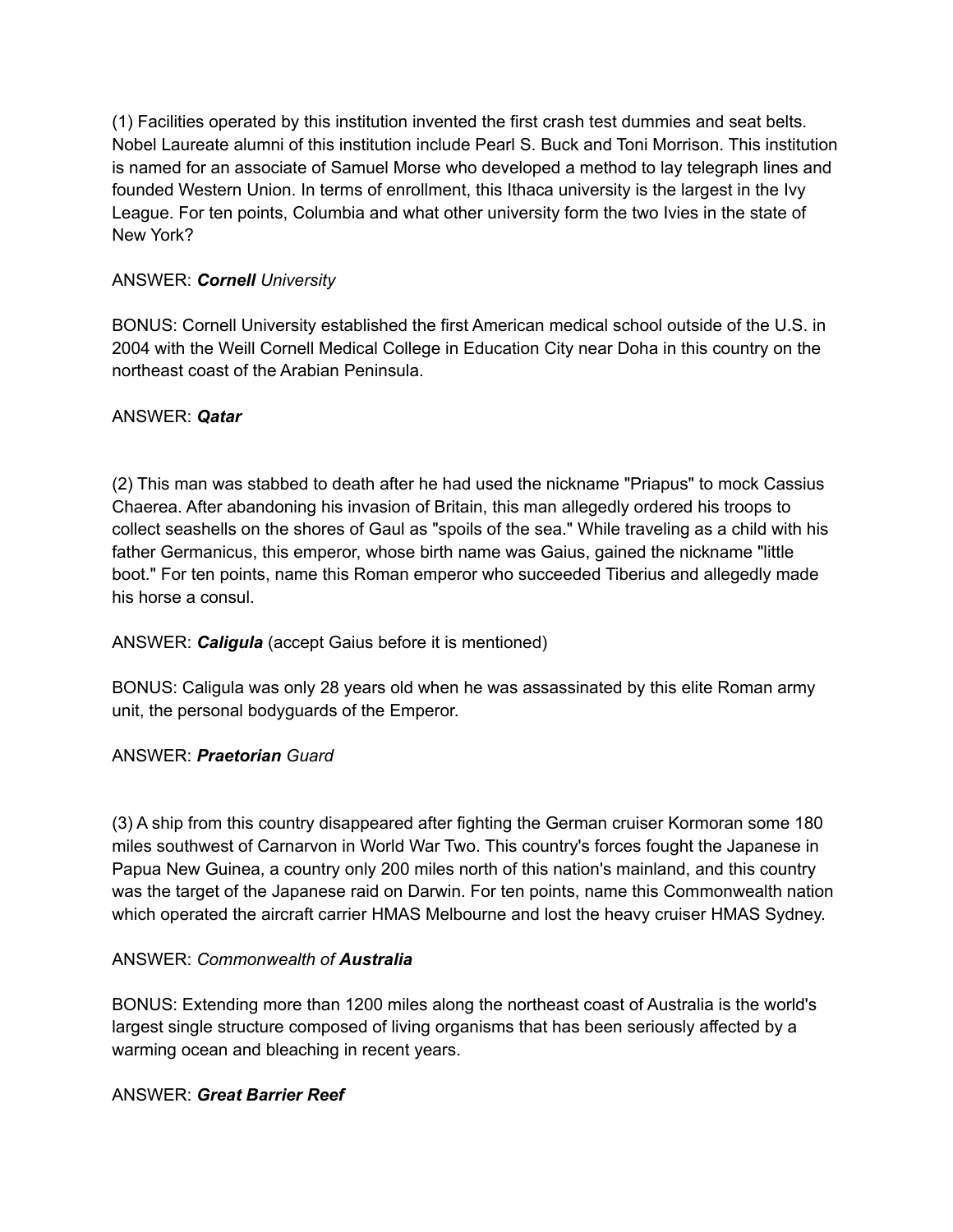(4) An opera about this man written on the 400th anniversary of his most famous undertaking was composed by Alberto Franchetti and premiered in the Teatro de Felice in this man's birthplace. A Paul Claudel play inspired the libretto of another opera about this man that was composed by Darius Milhaud. The second act of Philip Glass's The Voyage ends with the First Mate exclaiming that he sighted land. That act begins with this man leaving the court of his patron Queen Isabella I. For ten points, name this Italian explorer best remembered for his 1492 journey to the New World.

#### ANSWER: *Christopher Columbus*

BONUS: The first land Columbus sighted he named San Salvador, but its native Taíno name is Guanahani. That island is part of an archipelago that comprises this modern nation of more than 700 islands that gained independence from the UK in 1973.

#### ANSWER: *Commonwealth of the Bahamas*

(5) Robert E. Wood led this company in the 1930s, during which time his support of the America First movement caused him to crack down on employee unionization. One founder of this company originally hired the other founder to help support his watchmaking business. Montgomery Ward was an early competitor to this company that began as a mail order catalog company, a division it discontinued in 1993. For ten points, name this Chicago-based former retail giant that once inhabited the building today known as the Willis Tower.

# ANSWER: *Sears, Roebuck, and Company*

BONUS: The largest U.S. retailer in the U.S in the 1980s, Sears was surpassed by Wal-Mart and this other big box department store that bought Sears in 1990 and today has only a few dozen of its own stores left across the country.

#### ANSWER: *Kmart*

(6) This group attempted to work with U.S. forces in constructing a tunnel under Berlin during Operation Gold. This organization was embarrassed when Lionel Crabb disappeared while reconnoitering Portsmouth Dockyard. During the Cold War, this organization was infiltrated when Guy Burgess allowed the Soviet spy Kim Philby to join its ranks. This organization handled the ULTRA code during World War Two under the leadership of Stewart Menzies. For ten points, name this British agency that focuses on foreign intelligence, in contrast to its counterpart in Section 5.

ANSWER: *MI6* (accept Secret Intelligence Service or SIS)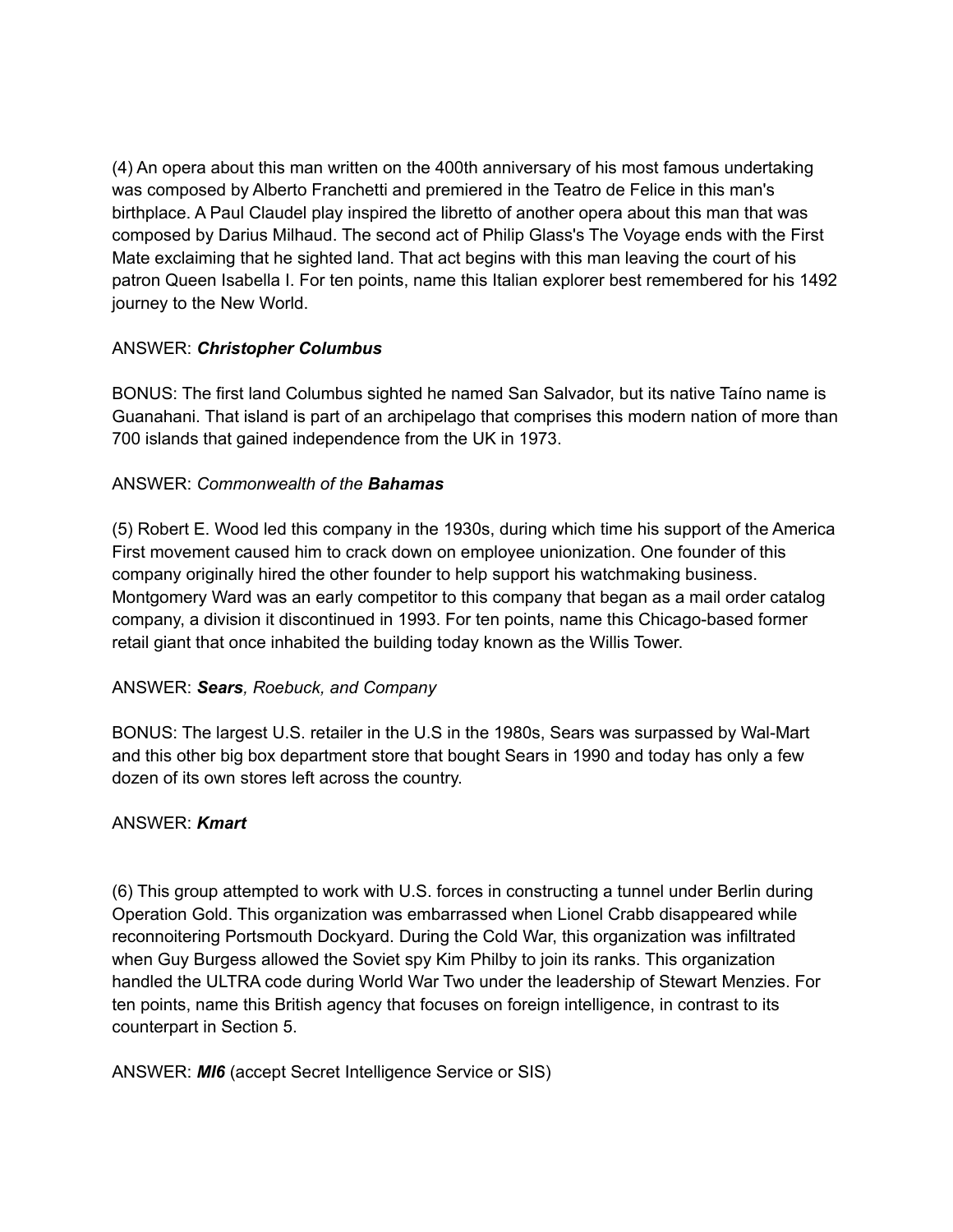BONUS: Author Ian Fleming spent World War Two serving under the Director of Naval Intelligence, and his best known character is this MI6 agent whom Fleming based on actual agents he had met during the war.

#### ANSWER: *James Bond*

(7) This man's vast selection of scientific works ranged from The Power of Movement in Plants to The Expression of the Emotions in Man and Animals. His best known theory was defended in 1860 by Thomas Henry Huxley, who was known as this man's "bulldog." This man wrote about his theory of sexual selection in The Descent of Man. This man studied finches in the Galapagos while voyaging on the HMS Beagle. For ten points, name this English naturalist who authored On the Origin of the Species.

#### ANSWER: *Charles Darwin*

BONUS: The full title of On the Origin of Species includes the subtitle "by means of" this two word term, coined by Darwin and defined as the process by which species that are best able to adapt tend to survive and reproduce.

#### ANSWER: *Natural Selection*

(8) Irvin McDowell led a failed offensive in this state against forces under P. G. T. Beauregard. Stonewall Jackson was killed at one bloody Confederate victory in this state where Lee split his forces to encircle Hooker's. George B. McClellan's early cautious offensive against this state's capital initially proceeded well, until his Army of the Potomac was countered by Confederate forces under this state's native son, Robert E. Lee. For ten points, name this Southern state where repeated Union armies attempted to take the Confederate capital.

#### ANSWER: *Commonwealth of Virginia*

BONUS: Robert E. Lee died in this Virginia city, the home of Washington and Lee University and the Virginia Military Institute, that shares its name with the second-largest city in Kentucky as well as with the site of the first shots of the American Revolution in Massachusetts.

# ANSWER: *Lexington*

Third Quarter

The categories are...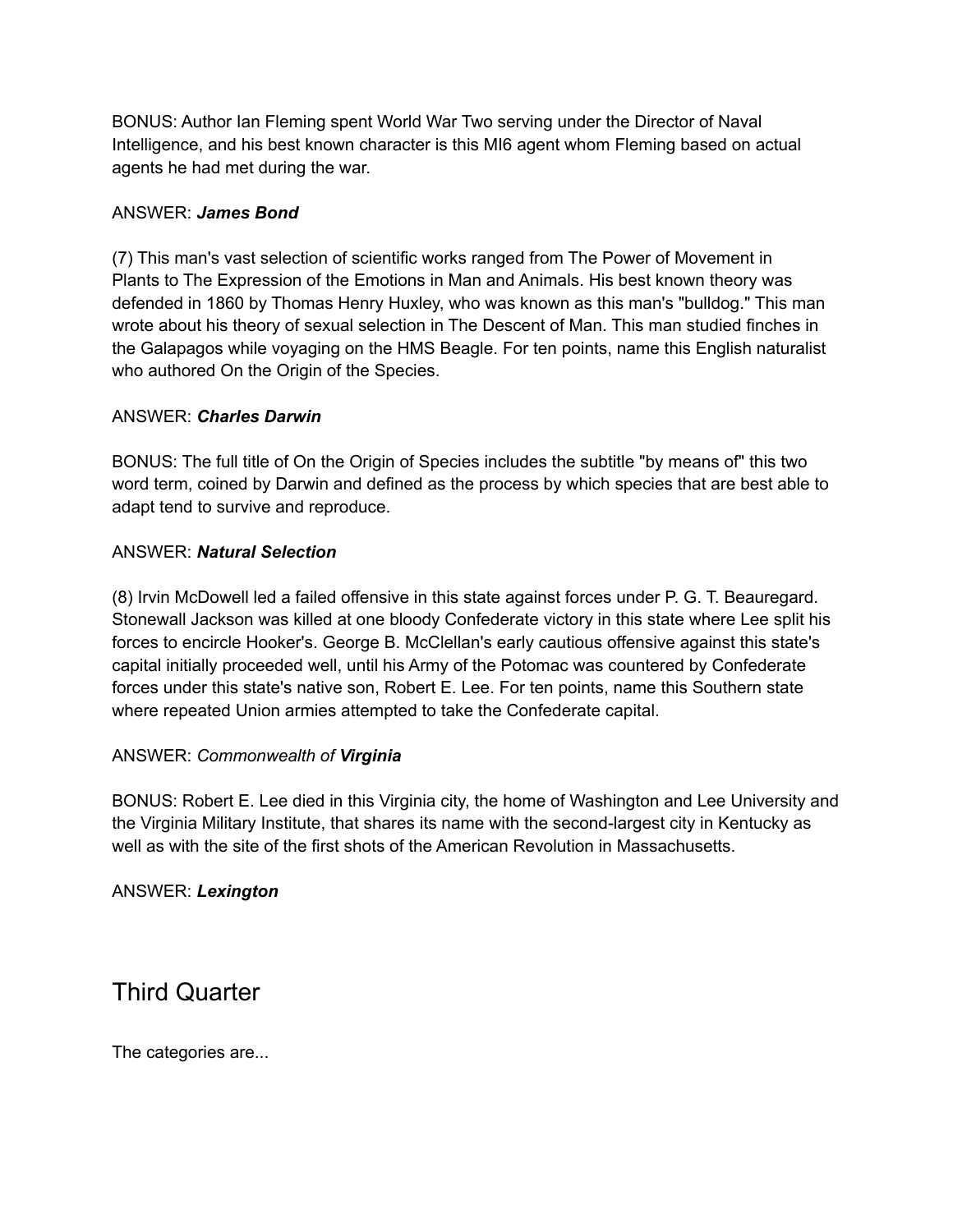- 1. United States Navy
- 2. Margaret Thatcher
- 3. The Last Ruler

# Third Quarter

United States Navy

Name the...

(1) Temporary U.S. capital in 1783, home to the Naval Academy ANSWER: Annapolis

(2) Revolutionary War captain who said "I have not yet begun to fight" ANSWER: John Paul Jones

(3) Teddy Roosevelt's naval force that made a round the world cruise, named for their paint color

ANSWER: Great White Fleet

(4) Union admiral who said "Damn the Torpedoes" at the Battle of Mobile Bay ANSWER: David Farragut

(5) North African pirate states with which it fought two wars in the early 19th century ANSWER: Barbary states

(6) Patricia Tracey was the first woman to hold this rank above a Rear Admiral ANSWER: Vice Admiral

Margaret Thatcher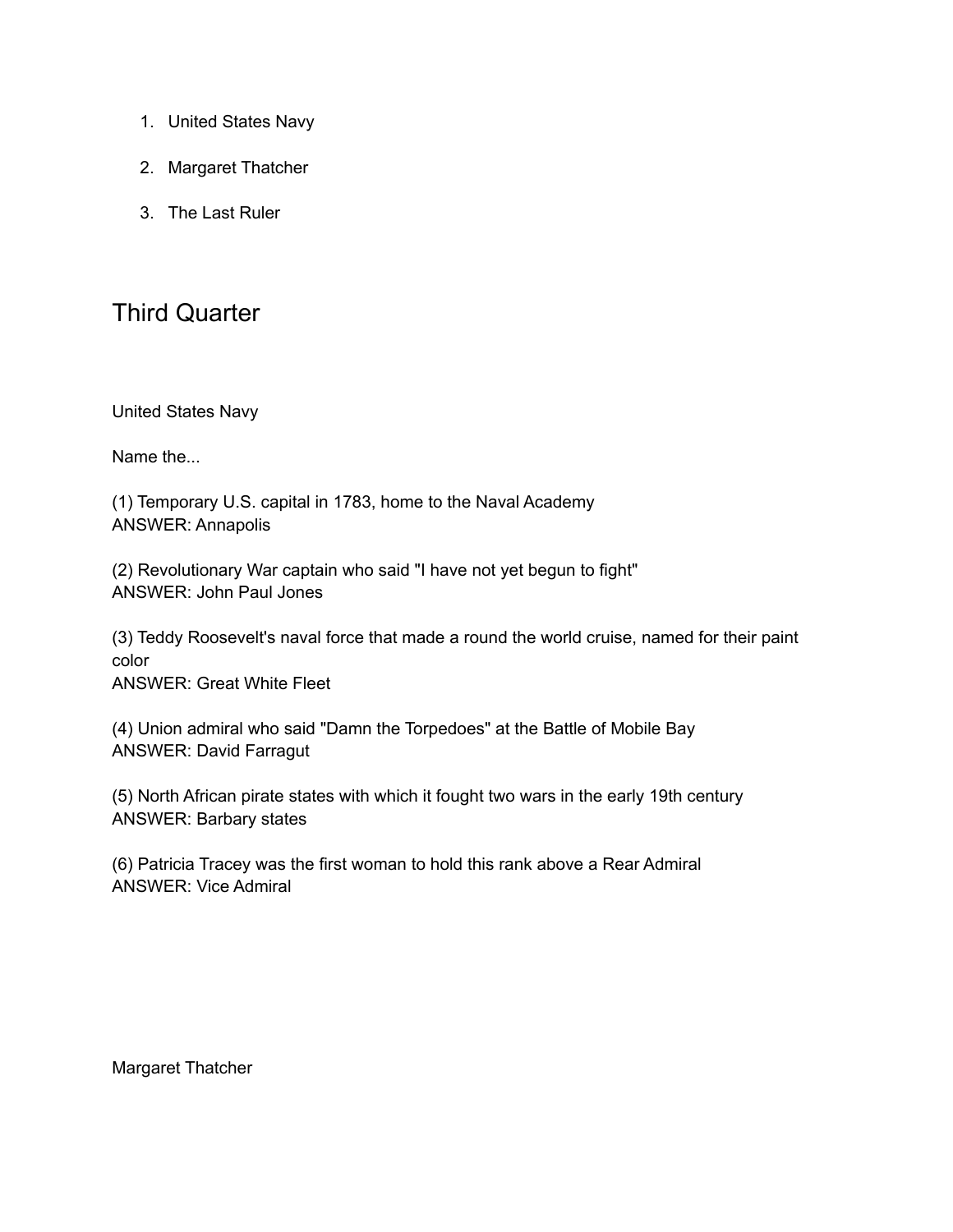Name the... (1) Country for which she was the first female Prime Minister ANSWER: United Kingdom (accept U.K., Britain, or England)

(2) She studied at this oldest university in the English-speaking world ANSWER: University of Oxford (accept Oxford University)

(3) Island group to which she sent troops in a namesake war after it was invaded by Argentina ANSWER: Falkland Islands

(4) Nickname of Thatcher coined by a Soviet journalist after she denounced his country ANSWER: Iron Lady

(5) U.S. president who apologized to her after his invasion of Grenada ANSWER: Ronald Reagan

(6) Drink provided free to schoolchildren of which she was accused of snatching ANSWER: Milk

The Last Ruler

(1) Russia's last tsar, later killed by the Bolsheviks

ANSWER: Nicholas II

(2) France's last emperor who abdicated after the Franco-Prussian War

ANSWER: Napoleon III

(3) Germany's last Kaiser, started and lost World War One

ANSWER: Wilhelm II

(4) No number needed – China's last emperor, featured in the film The Last Emperor

ANSWER: Henry Pu-yi (accept Xuantong Emperor, or the Kangde Emperor)

(5) The last to call himself King of Ireland was this short-reigning British king

ANSWER: Edward VIII

(6) Mexico's last emperor was this French puppet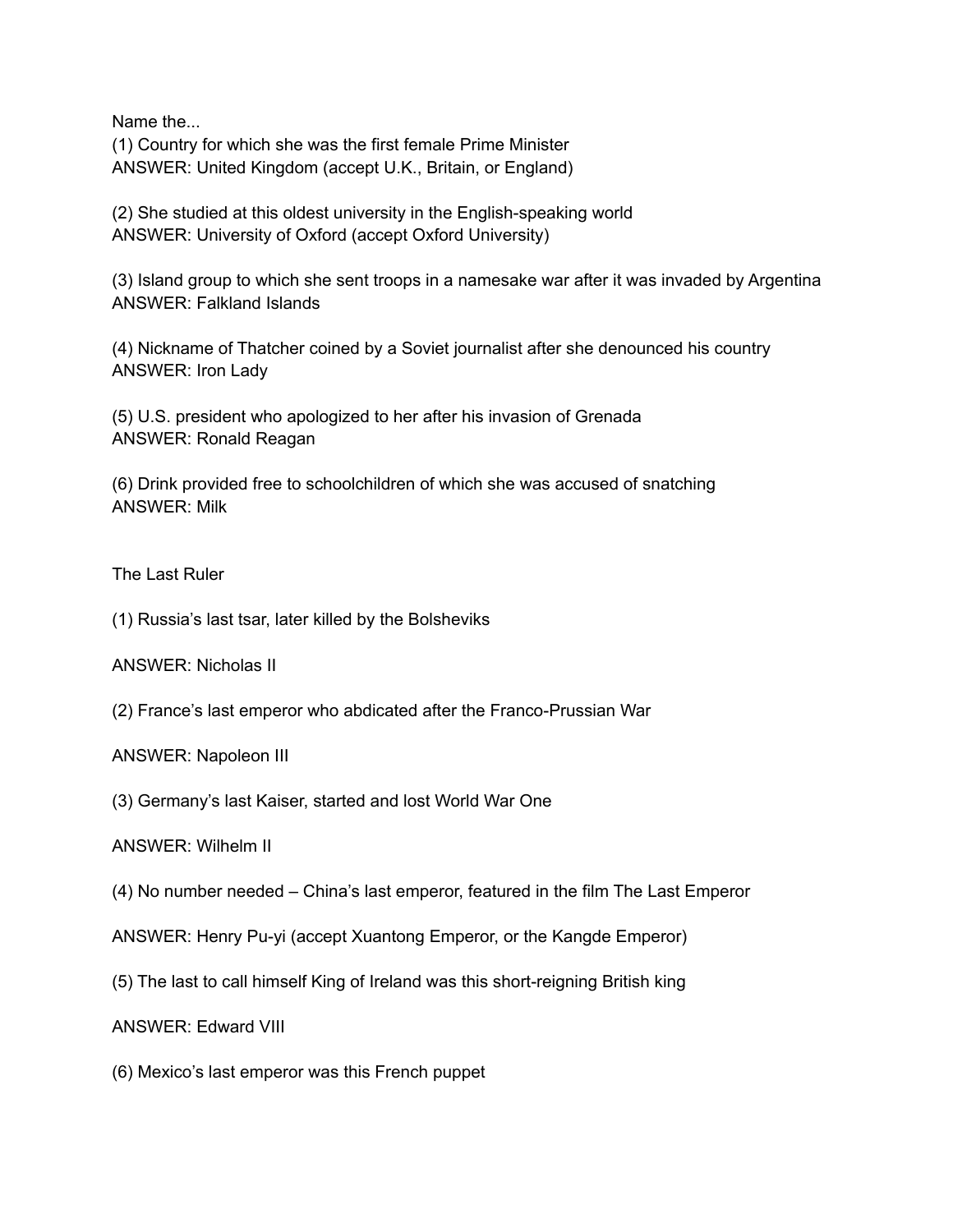# Fourth Quarter

(1) **During this man's term, Surgeon General Leroy Burney became the first public official to identify the link between cigarettes and cancer. This man believed in reductions of conventional forces due to increased nuclear forces, and a member of this man's cabinet coined the term (+) "massive retaliation." That Secretary of State under this man helped plan coups in Guatemala and Iran with his brother Allen. John Foster (\*)** Dulles was Secretary of State under this man whose vice president was Richard Nixon. For ten points, name this U.S. president for most of the 1950s.

# ANSWER: *Dwight D(avid) "Ike" Eisenhower*

(2) **This man's visit to the farm of Iowa resident Roswell Garst helped provide inspiration for his Virgin Lands agricultural campaign. After this man's policies were attacked by Lorenzo Sumulong in front of the UN, this man (+) took off his shoe and began banging a table. This man had earlier shocked his own nation by delivering the "Secret Speech" in which he denounced the (\*)** "cult of personality" that surrounded his predecessor. For ten points, name this Soviet leader who succeeded Joseph Stalin.

#### ANSWER: *Nikita Khruschev*

(3) **This man never premiered his works in Paris again after the Jockey Club used a performance of his Tannhauser [TAHN-hoyz-er] to stage a demonstration against Napoleon III. This man's music was criticized as pandering to extremists in the Untimely Meditations of Friedrich (+) Nietzsche, which includes an essay about this man in Bayreuth [BYE-roit]. This man's debt was settled by Ludwig II of Bavaria, under whose patronage he**

**premiered (\*)** Tristan und Isolde. For ten points, name this notedly anti-Semitic composer of the Ring Cycle.

# ANSWER: *Richard Wagner*

(4) **This man declared a year in which no crops could be grown and killed citizens who did not mourn enough after the death of this man's mother, Nandi. This man's conquests led to a period of widespread warfare known as "the crushing." This man defeated (+) Zwide, killer of the Mthethwa chief Dingiswayo, in a civil war and was in turn assassinated by his half-brothers, Dingane and Mhlangana. This man replaced the assegai with the iklwa, which his (\*)** impi troops utilized in the "buffalo horns" formation. For ten points, name this great Zulu king.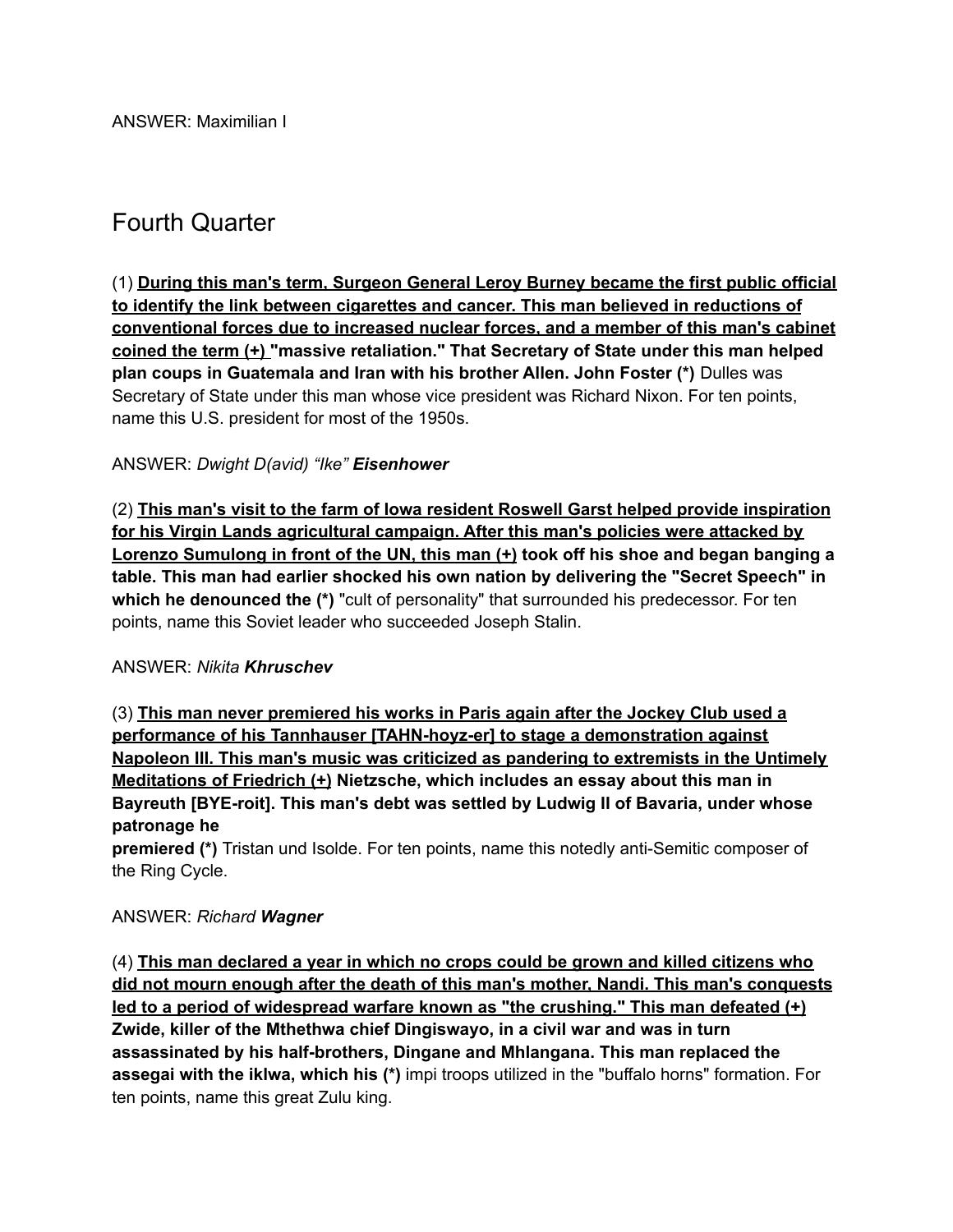# ANSWER: *Shaka Zulu (accept Shaka kaSenzangakhona)*

(5) **A laboratory with this name had scientists who demonstrated the wave nature of matter and created the transistor. A company founded by a man with this surname agreed to the Kingsbury Commitment with the government and later split into (+) "baby" versions, like Verizon. A man with this surname called his assistant Thomas Watson to come to his room by using a device he invented. That Scottish man with this surname founded American (\*)** Telephone and Telegraph. For ten points, the first practical telephone was invented by a man with what surname?

# ANSWER: *Bell (accept Alexander Graham Bell)*

(6) **After one battle for this city, the losing commander was strangled by a silk cord upon returning home thanks to his failure to breach the defenses of Ernst von Starhemberg. The croissant was allegedly invented during a battle for this city that was saved from (+) Kara Mustafa by the arrival of Jan III Sobieski in 1683. Suleiman the Magnificent's 1529 attempt to capture this city marked the peak of Ottoman expansion in (\*)** Europe. For ten points, name this capital of the Holy Roman Empire and modern day Austria.

# ANSWER: *Vienna*

(7) **This artist's The Lictors Bring to Brutus the Bodies of His Sons was painted to symbolize the ideas of sacrificing for the greater good and equality before the law. This artist's depiction of a story from Plato's (+) Phaedo is on loan to MOMA, and he depicted an emperor he admired greatly in Napoleon (\*)** Crossing the Alps. For ten points, name this influential French Neoclassical painter, known for The Death of Socrates and The Death of Marat.

# ANSWER: *Jacques-Louis David*

(8) **After Howard Metzenbaum accused this man of never having had a job, this man secured his party's primary nomination by giving the Gold Star Mothers speech. John McCain and this man were reelected (+) despite being found to have exercised poor judgement by accepting campaign contributions from Charles Keating. A radio glitch prevented this man from hearing Scott Carpenter's Godspeed message to (\*)** Friendship 7. For ten points, name this first American to orbit the Earth.

ANSWER: *John Glenn*

Extra Question